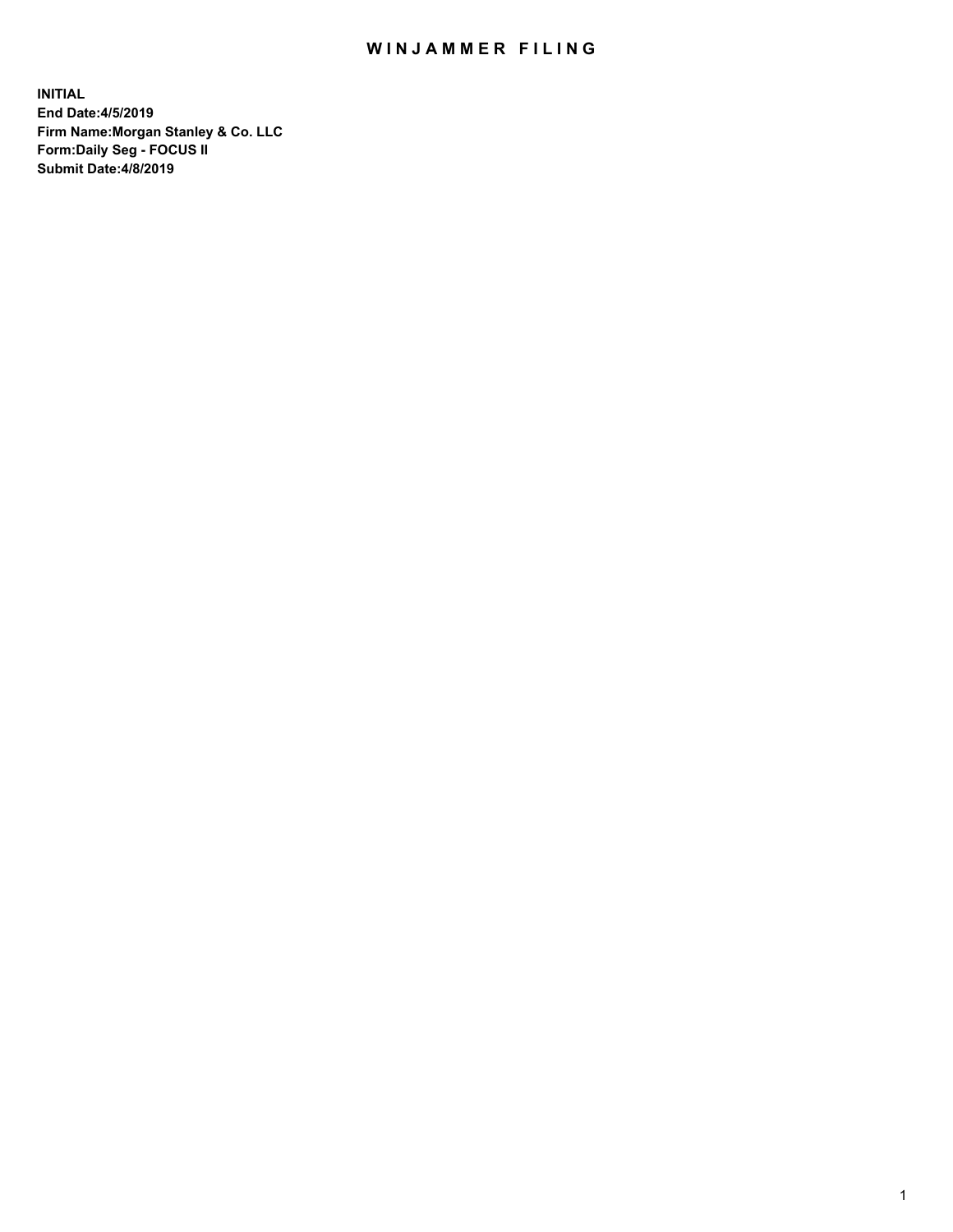**INITIAL End Date:4/5/2019 Firm Name:Morgan Stanley & Co. LLC Form:Daily Seg - FOCUS II Submit Date:4/8/2019 Daily Segregation - Cover Page**

| Name of Company                                                                                                                                                                                                                                                                                                                | Morgan Stanley & Co. LLC                                    |
|--------------------------------------------------------------------------------------------------------------------------------------------------------------------------------------------------------------------------------------------------------------------------------------------------------------------------------|-------------------------------------------------------------|
| <b>Contact Name</b>                                                                                                                                                                                                                                                                                                            | <b>Ikram Shah</b>                                           |
| <b>Contact Phone Number</b>                                                                                                                                                                                                                                                                                                    | 212-276-0963                                                |
| <b>Contact Email Address</b>                                                                                                                                                                                                                                                                                                   | Ikram.shah@morganstanley.com                                |
| FCM's Customer Segregated Funds Residual Interest Target (choose one):<br>a. Minimum dollar amount: ; or<br>b. Minimum percentage of customer segregated funds required:% ; or<br>c. Dollar amount range between: and; or<br>d. Percentage range of customer segregated funds required between:% and%.                         | 235,000,000<br><u>0</u><br>0 <sub>0</sub><br>00             |
| FCM's Customer Secured Amount Funds Residual Interest Target (choose one):<br>a. Minimum dollar amount: ; or<br>b. Minimum percentage of customer secured funds required:% ; or<br>c. Dollar amount range between: and; or<br>d. Percentage range of customer secured funds required between:% and%.                           | 140,000,000<br><u>0</u><br>0 <sub>0</sub><br>0 <sub>0</sub> |
| FCM's Cleared Swaps Customer Collateral Residual Interest Target (choose one):<br>a. Minimum dollar amount: ; or<br>b. Minimum percentage of cleared swaps customer collateral required:% ; or<br>c. Dollar amount range between: and; or<br>d. Percentage range of cleared swaps customer collateral required between:% and%. | 92,000,000<br><u>0</u><br>0 Q<br>0 <sub>0</sub>             |

Attach supporting documents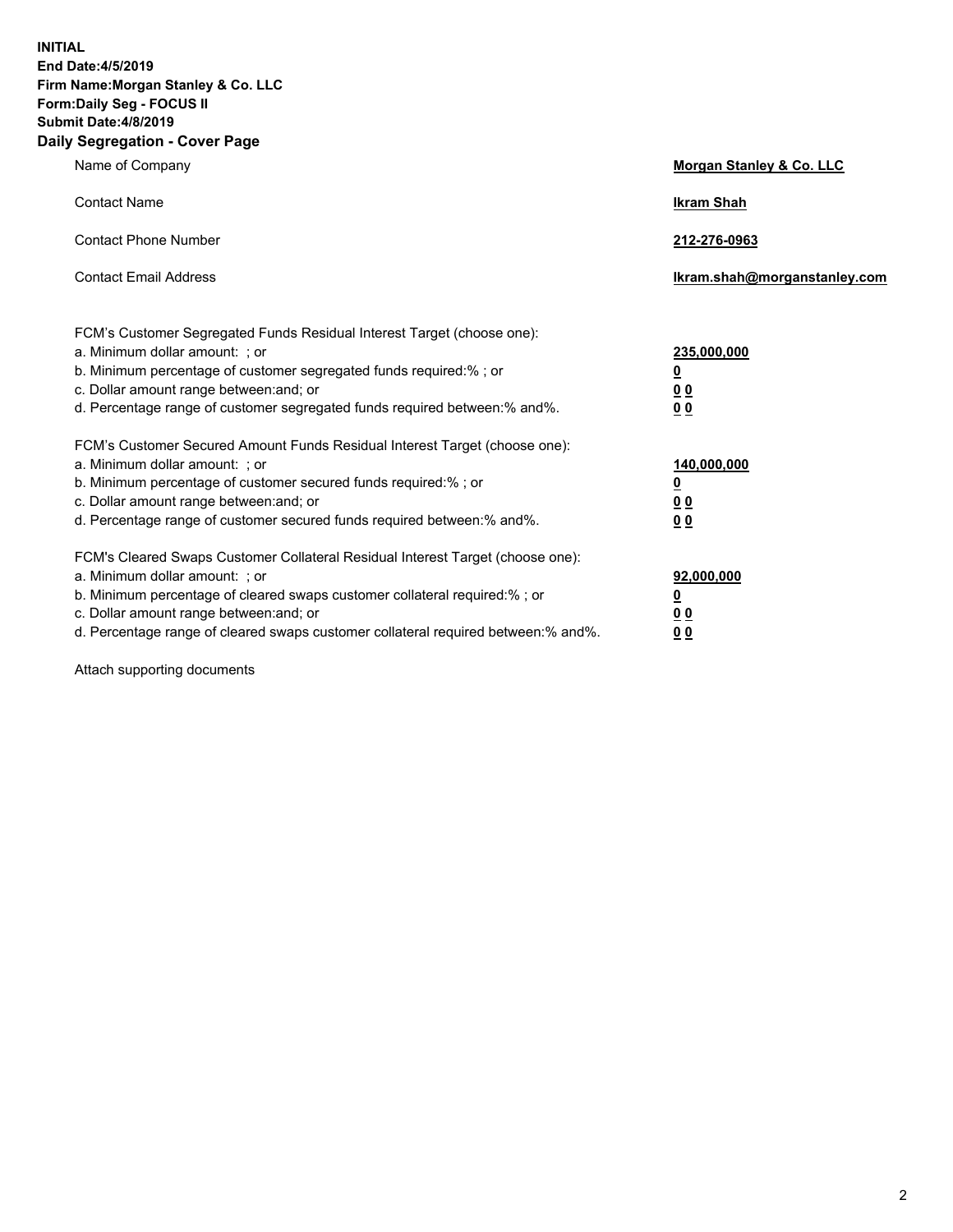## **INITIAL End Date:4/5/2019 Firm Name:Morgan Stanley & Co. LLC Form:Daily Seg - FOCUS II Submit Date:4/8/2019 Daily Segregation - Secured Amounts** Foreign Futures and Foreign Options Secured Amounts Amount required to be set aside pursuant to law, rule or regulation of a foreign government or a rule of a self-regulatory organization authorized thereunder **0** [7305] 1. Net ledger balance - Foreign Futures and Foreign Option Trading - All Customers A. Cash **2,752,063,704** [7315] B. Securities (at market) **2,067,558,049** [7317] 2. Net unrealized profit (loss) in open futures contracts traded on a foreign board of trade **463,074,977** [7325] 3. Exchange traded options a. Market value of open option contracts purchased on a foreign board of trade **7,550,620** [7335] b. Market value of open contracts granted (sold) on a foreign board of trade **-9,959,562** [7337] 4. Net equity (deficit) (add lines 1. 2. and 3.) **5,280,287,788** [7345] 5. Account liquidating to a deficit and account with a debit balances - gross amount **16,724,737** [7351] Less: amount offset by customer owned securities **-16,065,310** [7352] **659,427** [7354] 6. Amount required to be set aside as the secured amount - Net Liquidating Equity Method (add lines 4 and 5) 7. Greater of amount required to be set aside pursuant to foreign jurisdiction (above) or line 6. FUNDS DEPOSITED IN SEPARATE REGULATION 30.7 ACCOUNTS 1. Cash in banks A. Banks located in the United States **680,650,618** [7500] B. Other banks qualified under Regulation 30.7 **540,274,135** [7520] **1,220,924,753** [7530] 2. Securities A. In safekeeping with banks located in the United States **161,228,171** [7540] B. In safekeeping with other banks qualified under Regulation 30.7 **0** [7560] **161,228,171** [7570] 3. Equities with registered futures commission merchants A. Cash **7,108,282** [7580] B. Securities **0** [7590] C. Unrealized gain (loss) on open futures contracts **41,659** [7600] D. Value of long option contracts **0** [7610] E. Value of short option contracts **0** [7615] **7,149,941** [7620] 4. Amounts held by clearing organizations of foreign boards of trade A. Cash **0** [7640] B. Securities **0** [7650] C. Amount due to (from) clearing organization - daily variation **0** [7660] D. Value of long option contracts **0** [7670] E. Value of short option contracts **0** [7675] **0** [7680] 5. Amounts held by members of foreign boards of trade A. Cash **1,713,146,207** [7700] B. Securities **1,906,329,879** [7710] C. Unrealized gain (loss) on open futures contracts **463,033,318** [7720] D. Value of long option contracts **7,550,620** [7730] E. Value of short option contracts **-9,959,562** [7735] **4,080,100,462** [7740] 6. Amounts with other depositories designated by a foreign board of trade **0** [7760] 7. Segregated funds on hand **0** [7765] 8. Total funds in separate section 30.7 accounts **5,469,403,327** [7770] 9. Excess (deficiency) Set Aside for Secured Amount (subtract line 7 Secured Statement Page 1 from Line 8) **188,456,112** [7380]

- 10. Management Target Amount for Excess funds in separate section 30.7 accounts **140,000,000** [7780]
- 11. Excess (deficiency) funds in separate 30.7 accounts over (under) Management Target **48,456,112** [7785]

**5,280,947,215** [7355] **5,280,947,215** [7360]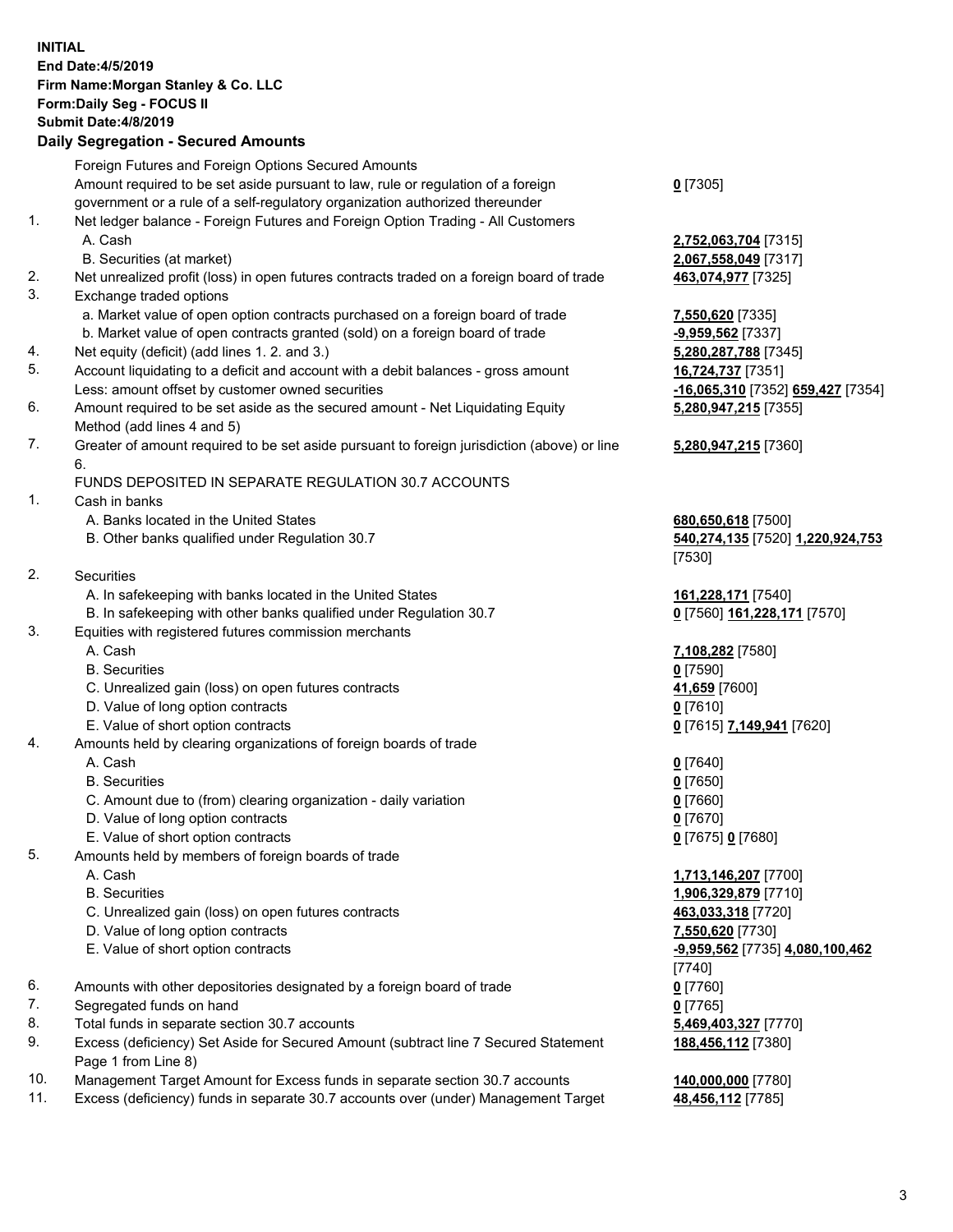|            | <b>INITIAL</b><br><b>End Date:4/5/2019</b>                                                                                          |                                                        |
|------------|-------------------------------------------------------------------------------------------------------------------------------------|--------------------------------------------------------|
|            | Firm Name: Morgan Stanley & Co. LLC                                                                                                 |                                                        |
|            | Form: Daily Seg - FOCUS II                                                                                                          |                                                        |
|            | <b>Submit Date: 4/8/2019</b>                                                                                                        |                                                        |
|            | Daily Segregation - Segregation Statement                                                                                           |                                                        |
|            | SEGREGATION REQUIREMENTS(Section 4d(2) of the CEAct)                                                                                |                                                        |
| 1.         | Net ledger balance                                                                                                                  |                                                        |
|            | A. Cash                                                                                                                             | 7,539,792,996 [7010]                                   |
|            | B. Securities (at market)                                                                                                           | 6,325,091,062 [7020]                                   |
| 2.         | Net unrealized profit (loss) in open futures contracts traded on a contract market                                                  | 3,017,065,622 [7030]                                   |
| 3.         | Exchange traded options                                                                                                             |                                                        |
|            | A. Add market value of open option contracts purchased on a contract market                                                         | 258,010,666 [7032]                                     |
|            | B. Deduct market value of open option contracts granted (sold) on a contract market                                                 | -226,778,721 [7033]                                    |
| 4.         | Net equity (deficit) (add lines 1, 2 and 3)                                                                                         | 16,913,181,625 [7040]                                  |
| 5.         | Accounts liquidating to a deficit and accounts with                                                                                 |                                                        |
|            | debit balances - gross amount                                                                                                       | 163,006,852 [7045]                                     |
|            | Less: amount offset by customer securities                                                                                          | <u>-162,276,296</u> [7047] <mark>730,556</mark> [7050] |
| 6.         | Amount required to be segregated (add lines 4 and 5)                                                                                | 16,913,912,181 [7060]                                  |
|            | FUNDS IN SEGREGATED ACCOUNTS                                                                                                        |                                                        |
| 7.         | Deposited in segregated funds bank accounts                                                                                         |                                                        |
|            | A. Cash                                                                                                                             | 4,551,032,809 [7070]                                   |
|            | B. Securities representing investments of customers' funds (at market)                                                              | $0$ [7080]                                             |
|            | C. Securities held for particular customers or option customers in lieu of cash (at                                                 | 575,700,755 [7090]                                     |
|            | market)                                                                                                                             |                                                        |
| 8.         | Margins on deposit with derivatives clearing organizations of contract markets                                                      |                                                        |
|            | A. Cash                                                                                                                             | 6,110,691,280 [7100]                                   |
|            | B. Securities representing investments of customers' funds (at market)                                                              | $0$ [7110]                                             |
|            | C. Securities held for particular customers or option customers in lieu of cash (at                                                 | 5,749,390,307 [7120]                                   |
|            | market)                                                                                                                             |                                                        |
| 9.         | Net settlement from (to) derivatives clearing organizations of contract markets                                                     | 174,745,367 [7130]                                     |
| 10.        | Exchange traded options                                                                                                             |                                                        |
|            | A. Value of open long option contracts                                                                                              | 258,010,666 [7132]                                     |
|            | B. Value of open short option contracts                                                                                             | -226,778,721 [7133]                                    |
| 11.        | Net equities with other FCMs                                                                                                        |                                                        |
|            | A. Net liquidating equity                                                                                                           | 10,327,936 [7140]                                      |
|            | B. Securities representing investments of customers' funds (at market)                                                              | 0[7160]                                                |
|            | C. Securities held for particular customers or option customers in lieu of cash (at                                                 | $0$ [7170]                                             |
|            | market)                                                                                                                             |                                                        |
| 12.<br>13. | Segregated funds on hand<br>Total amount in segregation (add lines 7 through 12)                                                    | $0$ [7150]                                             |
| 14.        |                                                                                                                                     | 17,203,120,399 [7180]                                  |
| 15.        | Excess (deficiency) funds in segregation (subtract line 6 from line 13)<br>Management Target Amount for Excess funds in segregation | 289,208,218 [7190]<br>235,000,000 [7194]               |
| 16.        | Excess (deficiency) funds in segregation over (under) Management Target Amount                                                      | 54,208,218 [7198]                                      |
|            |                                                                                                                                     |                                                        |

16. Excess (deficiency) funds in segregation over (under) Management Target Amount Excess